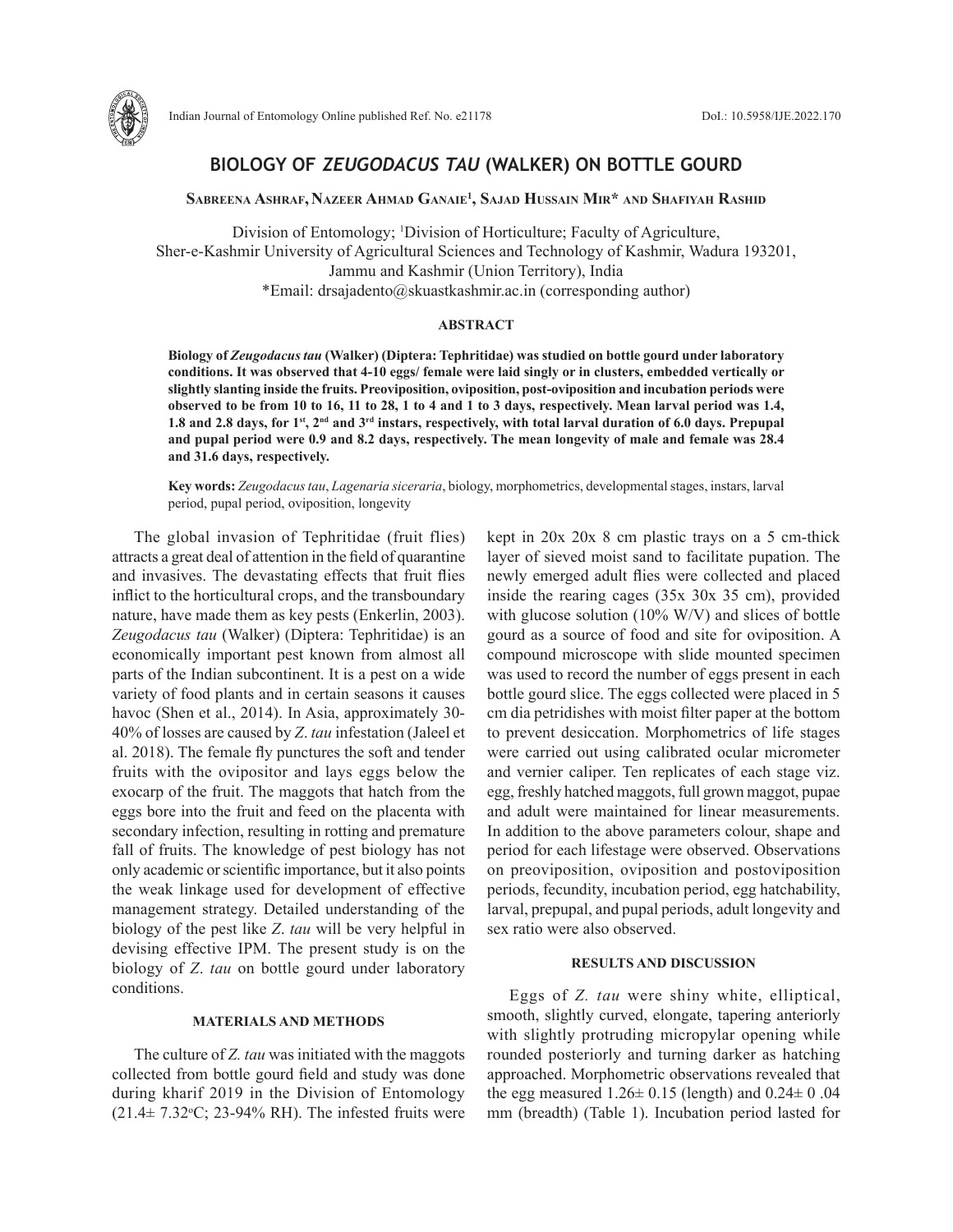| Stage                        | Length (mm)   |                 | Breadth (mm)  |                          |
|------------------------------|---------------|-----------------|---------------|--------------------------|
|                              | Range         | $Mean \pm SD$   | Range         | $Mean \pm SD$            |
| Egg                          | $0.96 - 1.37$ | $1.26 \pm 0.15$ | $0.2 - 0.34$  | $\overline{0.24}$ ± 0.04 |
|                              |               | Maggot          |               |                          |
| 1 <sup>st</sup> Instar       | 1.21-3.72     | $2.68 \pm 0.98$ | $0.22 - 0.55$ | $0.42 \pm 0.12$          |
| $2nd$ Instar                 | 4.08-7.59     | $5.65 \pm 1.23$ | 1.04-1.46     | $1.29 \pm 0.12$          |
| 3rd Instar                   | 7.98-10.79    | $9.16 \pm 1.05$ | 1.38-2.82     | $1.84 \pm 0.49$          |
| Prepupa                      | 6.22-7.33     | $6.74 \pm 0.43$ | 1.94-2.44     | $2.13 \pm 0.19$          |
| Pupa                         | 4.92-5.91     | $5.48 \pm 0.35$ | 1.86-2.69     | $2.31 \pm 0.24$          |
| Adult (with expanded wings)  |               |                 |               |                          |
| Male                         | 6.75-8.81     | $7.76 \pm 0.75$ | 10.31-15.10   | $13.85 \pm 1.40$         |
| Female                       | 8.19-10.9     | $9.24 \pm 0.78$ | 14.88-17.35   | $16.55 \pm 0.69$         |
| Life stages                  |               |                 | *Range        | Mean± SD                 |
| Incubation period (days)     |               |                 | $1 - 3$       | $2.3 \pm 1.35$           |
| Maggot Period (days)         |               |                 |               |                          |
| $1st$ instar                 |               |                 | $0.5 - 2$     | $1.4 \pm 0.81$           |
| $2nd$ instar                 |               |                 | $1 - 3$       | $1.8 \pm 0.63$           |
| $3rd$ instar                 |               |                 | $2 - 3$       | $2.8 \pm 0.67$           |
| Total maggot period (days)   |               |                 | $3.5 - 8$     | $6.0 \pm 2.11$           |
| Prepupal period (days)       |               |                 | $0.5 - 2$     | $0.9 \pm 0.55$           |
| Pupal period (days)          |               |                 | $6 - 10$      | $8.2 \pm 1.31$           |
| Mating period (hours)        |               |                 | $2 - 4.5$     | $3.1 \pm 0.97$           |
| Preoviposition period (days) |               |                 | $10 - 16$     | $12.1 \pm 1.2$           |
| Oviposition period (days)    |               |                 | 11-28         | $16.3 \pm 6.8$           |
| Post-oviposition (days)      |               |                 | $1 - 4$       | $2.4 \pm 0.7$            |
| Fecundity                    |               |                 | 57-92         | $73.6 \pm 15.0$          |
| Hatching %                   |               |                 | 81-86         | $83.0 \pm 3.4$           |
| Adult longevity (days)       |               |                 |               |                          |
| Male                         |               |                 | 17-38         | $28.4 \pm 2.6$           |
| Female                       |               |                 | 23-39         | $31.6 \pm 1.1$           |
| Temperature $({}^{\circ}C)$  |               |                 | 13.4-29.3     | $21.4 \pm 7.32$          |
| Relative humidity (%)        |               |                 | 23-94         | $46.6 \pm 11.52$         |

Table 1. Biology and morphometrics of *Z. tau*

 $2.3\pm 1.35$  days. The present results corroborate with the earlier findings of Kabir et al. (1997) who found incubation period in *Z. tau* as 1-3 days; Patel and Patel (1998) and Naik et al. (2017) who observed this as 1-2 days; and Singh et al. (2010) and Vasudha et al. (2019) as 1.30 days, when reared on pumpkin and bitter gourd, respectively. Larvae passed through three instars, are apodous and frugivorous with an elongated body, pointed anteriorly or cephalic and blunt posteriorly. Freshly emerged first instar was translucent, pale white, gut content visible through translucent skin and cephalopharyngeal skeleton weakly sclerotized except for anterior portion of pharyngeal sclerite. Second instar maggot was creamy white in colour, elongate, ellipsoidal in shape, body weakly sclerotized except for anterior portion of pharyngeal sclerite, anterior spiracles well developed and similar to third instar.

The first and second instar maggot measured  $2.68\pm$ 0.98 and  $5.65 \pm 1.23$  mm in length and  $0.42 \pm 0.12$  and

1.29± 0.12 mm in breadth, respectively. The full grown third instar maggot was creamy white with an elongated body, tapering anteriorly except the eighth segment which is truncated, blunt posteriorly and has a tapered head with black oral hooks. It exhibited a peculiar habit of leaping into the air, this hopping behaviour assisted dispersal of the maggots and to find a suitable place for pupation. Length and breadth of full-grown maggot was  $9.16 \pm 1.05$  and  $1.84 \pm 0.49$  mm, respectively (Table 1); and duration was  $1.4 \pm 0.81$ ,  $1.8 \pm 0.63$  and  $2.8 \pm 1.63$ 0.67 days, respectively. The total maggot period was 6.0± 2.11 days agreeing with those of Patel and Patel (1998), Liu and Lin (2000), Mir et al. (2014), Naik et al. (2017) and Vasudha et al. (2019). Full grown maggots were slightly bent, and stopped feeding, became stationary and measured  $6.74 \pm 0.43x$   $2.13 \pm$ 0.19 mm, with duration of  $0.9 \pm 0.55$  days. Pupation occurs in the moist soil or sand, freshly formed pupae were brownish yellow, segmented, barrel shaped and rounded anteriorly; and later the colour changed into